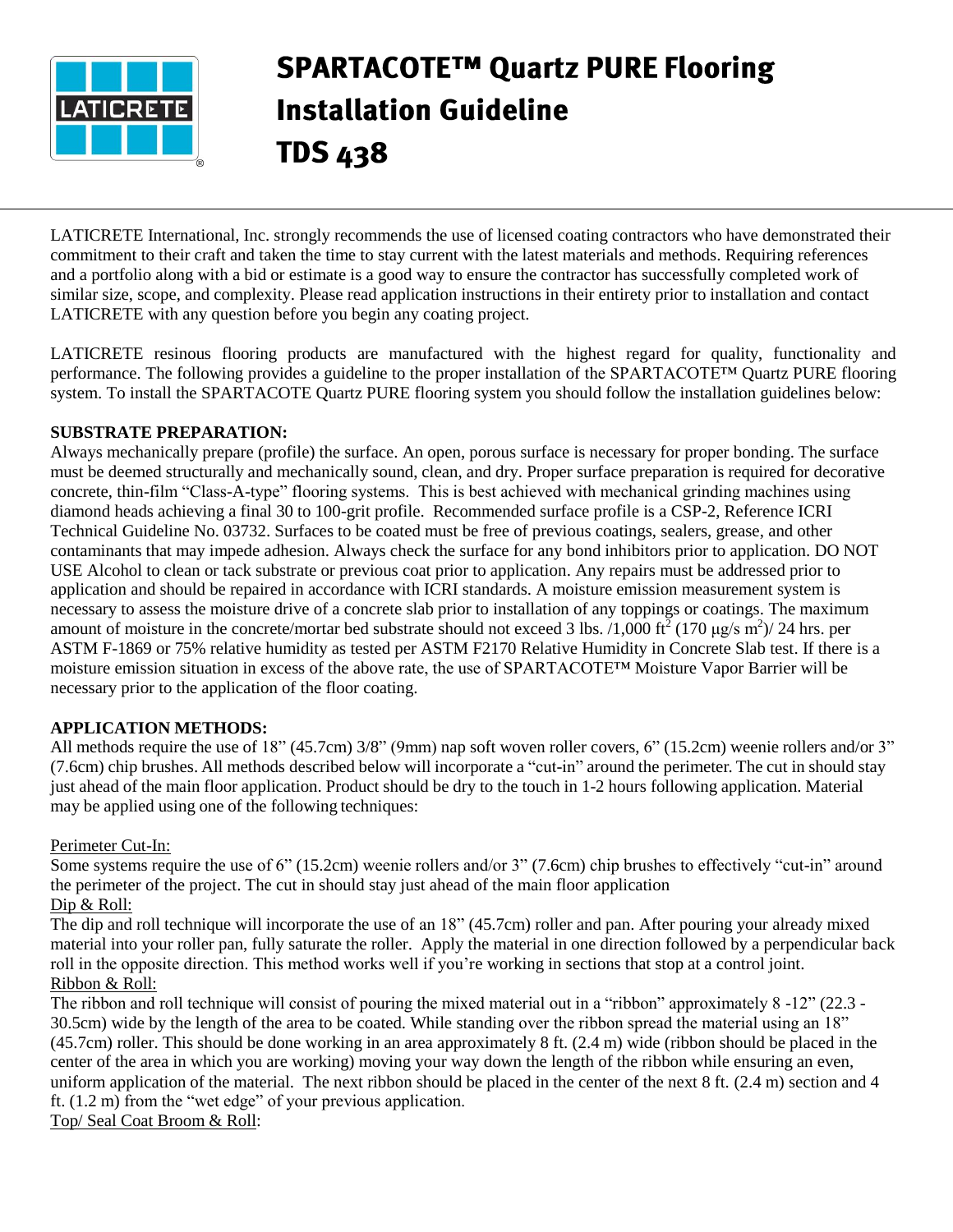For larger square footage installation, applicators may find it advantageous to incorporate an asphalt seal-coat broom. Pour a ribbon of material at the back wall or starting point, spread the material using the broom (exactly as you would with a notched squeegee).

# **MIXING MATERIAL**

### Pigmenting Coatings**:**

Disperse a 1-qt (0.9L) SPARTACOTE™ Polyaspartic Pigment pack into 1-gallon (3.8L) SPARTACOTE™ FLEX PURE™ Part A pigment base (short-filled). Mix pigment into part A with a slow drill mixer for approximately 2 minutes until the pigment is properly dispersed. Failure to do so will result in a potentially uneven finish. Once pigment is fully dispersed, use a separate mixing vessel combine the newly pigmented part A with the Part B in equal 1:1 amounts by volume for 2 minutes with a slow speed drill or paddle mixer making sure to scrape the sides and bottom of the bucket. Avoid creating a vortex, as it will induce air to the mix.

#### Non-Pigmented Clear Coats:

Do not mix until ready for immediate use. Using a separate mixing vessel combine the SPARTACOTE™ FLEX PURE™ parts A&B in equal 1:1 amounts by volume for 2 minutes with a slow speed drill or paddle mixer making sure to scrape the sides and bottom of the bucket. Avoid creating a vortex, as it will induce air to the mix.

# **APPLYING THE PRODUCT**

Application of Primer / Broadcast Coat: Following surface preparation, be certain that the substrate is free of any excessive concrete dust, moisture or other contaminants. A coat of SPARTACOTE™ FLEX PURE™ pigmented should be installed at a rate of 200 ft<sup>2</sup>/ gallon (18.6 m<sup>2</sup>/ 3.8L) using one of the suggested application methods above. Immediately following the finish back roll a third person on spikes will broadcast the quartz aggregate into the wet resin to refusal or rejection. Coverage rate for the quartz aggregate is approximately 5 ft<sup>2</sup> per pound  $(0.2 \text{ m}^2/\text{kg})$  or 250 ft<sup>2</sup> (23.2 m<sup>2</sup>) per bag. (It is recommended that extra aggregate be on hand to avoid running short).

Cleaning and Removing Excess Quartz: Once broadcast coat has dried to the touch, begin removing excess quartz. NOTE: The floor is dry and can be walked on but is not "cured" at this point. Walk cautiously, do not run or twist feet on the surface. With an electric leaf blower proceed to blow all the excess/ non adhered quartz into piles or towards a corner. A stiff bristled broom can also be used to ensure excess quartz is removed. Carefully clean up the excess quartz and re-box it as it can be used again on future projects and/or the next broadcast coat. \*\*If a single broadcast is desired or a solid-color quartz system is being installed, proceed to grout coat. \*\*

Application of Second Broadcast Coat: Apply a coat of SPARTACOTE FLEX PURE Clear, using some of the methods described above at a rate of 150 ft<sup>2</sup>/ gallon (13.9 m<sup>2</sup>/ 3.8L). For best results use a flat squeegee. Do not use a broom. Immediately following the finish back roll a third person on spikes will broadcast the quartz aggregate into the wet resin to refusal or rejection. Coverage rate for the quartz aggregate is approximately 5 ft<sup>2</sup> per pound (0.2 m<sup>2</sup>/kg) or 250 ft<sup>2</sup> (23.2m<sup>2</sup>) per bag. (It is recommended that extra aggregate be on hand to avoid running short). Allow coat to dry prior to the application of the top coat, typically 2-3 hours.

Cleaning and Removing Excess Quartz**:** Once broadcast coat has dried to the touch, begin removing excess quartz. (NOTE: The floor is dry and can be walked on but is not "cured" at this point. Walk cautiously, do not run or twist feet on the surface.) With an electric leaf blower proceed to blow all the excess/ non adhered quartz into piles or towards a corner. A stiff bristled broom can also be used to ensure excess quartz is removed. Carefully clean up the excess quartz and re-box it as it can be used again on future projects.

Application of Grout Coat: Apply the grout coat of SPARTACOTE FLEX PURE Clear, at a rate of 100  $\text{ft}^2/\text{gallon}$  (9.3 m<sup>2</sup>/ 3.8L). For best results, apply the material using a flat squeegee although additional methods described above would work. The grout coat is used to lock the previously applied quartz aggregate in place. DO NOT USE the top seal coat broom method to apply this coat.

Application of Top Coat: Top coat application follows the same method as the grout coat application. This coat coverage rate can be adjusted up or down to accommodate the desired level of traction. The use of SPARTACOTE FLEX PURE clear is recommended for standard and low application thickness. If a faster walk-on time is sought, the use of SPARTACOTE™ FLEX XT™ is recommended. \*\*For solid-color quartz systems, substitute SPARTACOTE FLEX PURE Clear with SPARTACOTE FLEX PURE pigmented or SPARTACOTE FLEX XT Pigmented. \*\*